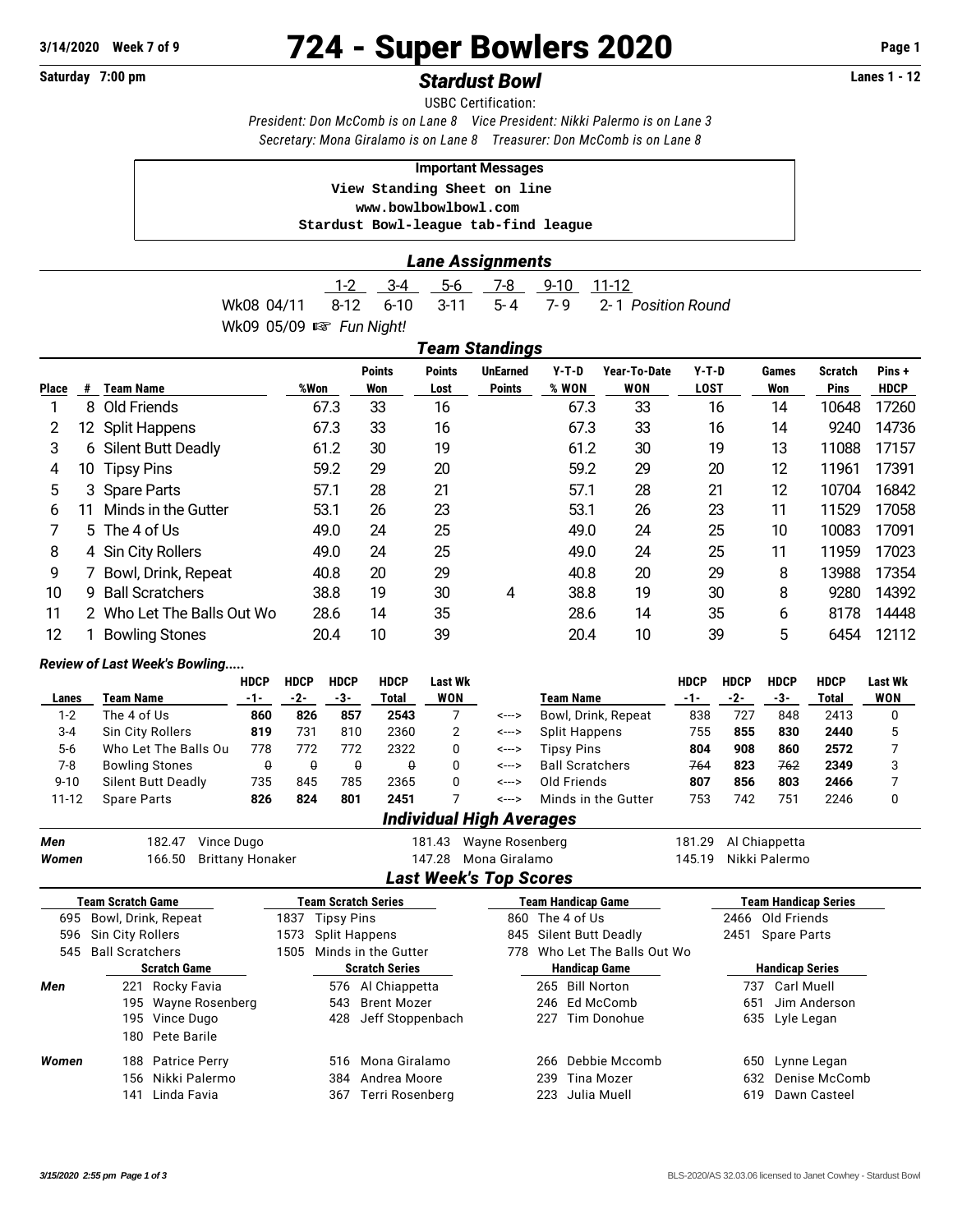**3/14/2020 Week 7 of 9 724 - Super Bowlers 2020 Page 2**

|                            |                                            |                       |                            |                       | <b>Season High Scores</b> |                           |                           |                      |           |              |                      |                     |                                                                                                                                                                                                                                                                                                                                                                                                                                                                  |             |
|----------------------------|--------------------------------------------|-----------------------|----------------------------|-----------------------|---------------------------|---------------------------|---------------------------|----------------------|-----------|--------------|----------------------|---------------------|------------------------------------------------------------------------------------------------------------------------------------------------------------------------------------------------------------------------------------------------------------------------------------------------------------------------------------------------------------------------------------------------------------------------------------------------------------------|-------------|
|                            | <b>Team Scratch Game</b>                   |                       | <b>Team Scratch Series</b> |                       |                           |                           | <b>Team Handicap Game</b> |                      |           |              |                      |                     |                                                                                                                                                                                                                                                                                                                                                                                                                                                                  |             |
| Bowl, Drink, Repeat<br>751 |                                            |                       | 1838 Tipsy Pins            |                       | 933                       | <b>Silent Butt Deadly</b> |                           |                      |           | 2603         | <b>Split Happens</b> |                     |                                                                                                                                                                                                                                                                                                                                                                                                                                                                  |             |
| 657                        | Minds in the Gutter                        | 1812 Sin City Rollers |                            |                       |                           | 899                       | <b>Ball Scratchers</b>    |                      |           |              | 2548                 | Old Friends         |                                                                                                                                                                                                                                                                                                                                                                                                                                                                  |             |
| 570                        | <b>Spare Parts</b><br><b>Scratch Game</b>  |                       | 1562 The 4 of Us           | <b>Scratch Series</b> |                           | 871                       | <b>Bowling Stones</b>     | <b>Handicap Game</b> |           |              | 2478                 |                     | <b>Team Handicap Series</b><br>Who Let The Balls<br><b>Handicap Series</b><br>Jerry McComb<br><b>Carl Muell</b><br>Joe Giralamo<br>Karen Fugarino<br>Mara Xenos<br>Tina Mozer<br><b>HDCP</b><br>Game<br>236<br>251<br>233<br>243<br>227<br>247<br>244<br>236<br>245<br>221<br>225<br>246<br>269<br>223<br>249<br>242<br>196<br>265<br>280<br>257<br>237<br>245<br>231<br>266<br>238<br>244<br>259<br>260<br>249<br>241<br>266<br>227<br>235<br>233<br>249<br>265 |             |
| Men                        | 247 Vince Dugo                             |                       | 618 Al Chiappetta          |                       |                           |                           | 280 Don McComb            |                      |           |              | 760                  |                     |                                                                                                                                                                                                                                                                                                                                                                                                                                                                  |             |
|                            | John Bush<br>234                           |                       | 616                        | Wayne Rosenberg       |                           |                           | 275                       | Rocky Favia          |           |              | 737                  |                     |                                                                                                                                                                                                                                                                                                                                                                                                                                                                  |             |
|                            | <b>Bill Norton</b><br>219                  |                       | 569                        | Jeff Stoppenbach      |                           |                           | 270                       | Mario Fugarino       |           |              | 716                  |                     |                                                                                                                                                                                                                                                                                                                                                                                                                                                                  |             |
| Women                      | 202 Brittany Honaker                       |                       | 516                        | Mona Giralamo         |                           |                           | 268                       | Linda Favia          |           |              | 703                  |                     |                                                                                                                                                                                                                                                                                                                                                                                                                                                                  |             |
|                            | Terri Rosenberg<br>188                     |                       | 496                        | Nikki Palermo         |                           |                           | 266                       | Debbie Mccomb        |           |              | 689                  |                     |                                                                                                                                                                                                                                                                                                                                                                                                                                                                  |             |
|                            | 181<br>Andrea Moore                        |                       | 440                        |                       | Terry Stoppenbach         |                           | 251                       | Michele Zielinski    |           |              | 669                  |                     |                                                                                                                                                                                                                                                                                                                                                                                                                                                                  |             |
|                            |                                            |                       |                            |                       | <b>Team Rosters</b>       |                           |                           |                      |           |              |                      |                     |                                                                                                                                                                                                                                                                                                                                                                                                                                                                  |             |
| ID#                        | Name                                       |                       |                            | <b>HDCP</b>           | Pins Gms                  |                           |                           |                      |           |              | High                 | High<br><b>Sers</b> |                                                                                                                                                                                                                                                                                                                                                                                                                                                                  | <b>HDCP</b> |
|                            | 1 - Bowling Stones                         |                       | Avg                        |                       |                           |                           | -1-                       | $-2-$                | -3-       | Total        | Game                 |                     |                                                                                                                                                                                                                                                                                                                                                                                                                                                                  | Sers        |
|                            | 46 Candie Lester                           |                       | 89                         | 108                   | 808                       | 9                         | a79                       | a79                  | a79       | 237          | 123                  | 301                 |                                                                                                                                                                                                                                                                                                                                                                                                                                                                  | 640         |
| 134                        | Michele Zielinski                          |                       | 114                        | 86                    | 1713                      | 15                        | a104                      | a104                 | a104      | 312          | 158                  | 391                 |                                                                                                                                                                                                                                                                                                                                                                                                                                                                  | 670         |
| 133                        | Dolph Zielinski                            |                       | 123                        | 78                    | 1848                      | 15                        | a113                      | a113                 | a113      | 339          | 154                  | 400                 |                                                                                                                                                                                                                                                                                                                                                                                                                                                                  | 649         |
| 118                        | Jimmy Miller                               |                       | 130                        | 72                    | 392                       | 3                         | a120                      | a120                 | a120      | 360          | 159                  | 392                 |                                                                                                                                                                                                                                                                                                                                                                                                                                                                  | 644         |
| 122                        | Jessica Lester                             |                       | 69                         | 126                   | 418                       | 6                         |                           |                      |           | 0            | 90                   | 245                 |                                                                                                                                                                                                                                                                                                                                                                                                                                                                  | 656         |
| 145                        | Cole Zielinski                             |                       | bk80                       | 117                   | 0                         | 0                         |                           |                      |           | $\mathbf 0$  | $\mathbf 0$          | $\mathbf 0$         |                                                                                                                                                                                                                                                                                                                                                                                                                                                                  |             |
|                            | 2 - Who Let The Balls Out Woof Woo         |                       |                            |                       |                           |                           |                           |                      |           |              |                      |                     |                                                                                                                                                                                                                                                                                                                                                                                                                                                                  |             |
| 8<br>9                     | Sandie Hammer<br>Andrea Moore              |                       | 90<br>139                  | 108<br>63             | 1633<br>1668              | 18<br>12                  | 97<br>120                 | 60<br>128            | 69<br>136 | 226<br>384   | 132<br>181           | 317<br>447          |                                                                                                                                                                                                                                                                                                                                                                                                                                                                  | 668<br>636  |
| 10                         | Carole Nowotarski                          |                       | 119                        | 81                    | 2148                      | 18                        | 130                       | 110                  | 102       | 342          | 155                  | 390                 |                                                                                                                                                                                                                                                                                                                                                                                                                                                                  | 637         |
| 140                        | Tim Donohue                                |                       | 108                        | 91                    | 1958                      | 18                        | 92                        | 135                  | 126       | 353          | 144                  | 401                 |                                                                                                                                                                                                                                                                                                                                                                                                                                                                  | 704         |
| 40                         | Norm Fox                                   |                       | bk179                      | 27                    | 0                         | $\mathbf 0$               |                           |                      |           | 0            | $\mathbf 0$          | 0                   |                                                                                                                                                                                                                                                                                                                                                                                                                                                                  |             |
|                            | 3 - Spare Parts                            |                       |                            |                       |                           |                           |                           |                      |           |              |                      |                     |                                                                                                                                                                                                                                                                                                                                                                                                                                                                  |             |
| 150                        | Donna Dugo                                 |                       | 84                         | 113                   | 1015                      | 12                        | 70                        | 75                   | 99        | 244          | 112                  | 268                 |                                                                                                                                                                                                                                                                                                                                                                                                                                                                  | 595         |
| 73                         | Denise McComb                              |                       | 111                        | 89                    | 1670                      | 15                        | 116                       | 135                  | 111       | 362          | 135                  | 362                 |                                                                                                                                                                                                                                                                                                                                                                                                                                                                  | 632         |
| 76                         | Ed McComb                                  |                       | 133                        | 69                    | 2813                      | 21                        | 176                       | 123                  | 122       | 421          | 176                  | 443                 |                                                                                                                                                                                                                                                                                                                                                                                                                                                                  | 656         |
|                            | 149 Vince Dugo                             |                       | 182                        | 25                    | 2737                      | 15                        | 168                       | 195                  | 173       | 536          | 247                  | 623                 |                                                                                                                                                                                                                                                                                                                                                                                                                                                                  | 689         |
|                            | 4 - Sin City Rollers                       |                       |                            |                       |                           |                           |                           |                      |           |              |                      |                     |                                                                                                                                                                                                                                                                                                                                                                                                                                                                  |             |
| 75                         | Jeff McComb                                |                       | 131                        | 71                    | 395                       | 3                         |                           |                      |           | 0            | 152                  | 395                 |                                                                                                                                                                                                                                                                                                                                                                                                                                                                  | 608         |
| 82<br>84                   | Kim McComb<br>Mona Giralamo                |                       | 121<br>147                 | 80<br>56              | 1818<br>2651              | 15<br>18                  | 158                       | 177                  | 181       | 0<br>516     | 168<br>181           | 377<br>516          |                                                                                                                                                                                                                                                                                                                                                                                                                                                                  | 624<br>699  |
| 126                        | Chuck McComb                               |                       | 124                        | 77                    | 373                       | 3                         | 135                       | 125                  | 113       | 373          | 135                  | 373                 |                                                                                                                                                                                                                                                                                                                                                                                                                                                                  | 556         |
| 83                         | Joe Giralamo                               |                       | 145                        | 58                    | 3060                      | 21                        | 163                       | 104                  | 131       | 398          | 210                  | 551                 |                                                                                                                                                                                                                                                                                                                                                                                                                                                                  | 716         |
| 81                         | Don McComb                                 |                       | 155                        | 49                    | 3266                      | 21                        | 140                       | 102                  | 162       | 404          | 232                  | 556                 |                                                                                                                                                                                                                                                                                                                                                                                                                                                                  | 733         |
| 125                        | Jake McComb                                |                       | bk128                      | 73                    | 0                         | 0                         |                           |                      |           | 0            | $\mathbf 0$          | 0                   |                                                                                                                                                                                                                                                                                                                                                                                                                                                                  |             |
|                            | 143 Lee McComb                             |                       | bk130                      | 72                    | $\mathbf 0$               | 0                         |                           |                      |           | $\mathbf{0}$ | 0                    | $\mathbf 0$         |                                                                                                                                                                                                                                                                                                                                                                                                                                                                  |             |
|                            | 5 - The 4 of Us                            |                       |                            |                       |                           |                           |                           |                      |           |              |                      |                     |                                                                                                                                                                                                                                                                                                                                                                                                                                                                  |             |
|                            | 104 Lyle Legan                             |                       | 119                        | 81                    | 2517                      | 21                        | 144                       | 132                  | 113       | 389          | 167                  | 404                 |                                                                                                                                                                                                                                                                                                                                                                                                                                                                  | 662         |
|                            | 102 Lynne Legan                            |                       | 128                        | 73                    | 2308                      | 18                        | 144                       | 121                  | 157       | 422          | 158                  | 422                 |                                                                                                                                                                                                                                                                                                                                                                                                                                                                  | 650         |
|                            | 103 Laura Anderson                         |                       | 109                        | 90                    | 2300                      | 21                        | 121                       | 103                  | 113       | 337          | 155                  | 356                 |                                                                                                                                                                                                                                                                                                                                                                                                                                                                  | 626         |
| 101                        | Jim Anderson                               |                       | 124                        | 77                    | 2622                      | 21                        | 124                       | 143                  | 147       | 414          | 147                  | 414                 |                                                                                                                                                                                                                                                                                                                                                                                                                                                                  | 651         |
|                            | 6 - Silent Butt Deadly<br>57 Debbie Mccomb |                       | 119                        | 81                    | 2144                      | 18                        | 111                       | 181                  | 116       | 408          | 181                  | 408                 |                                                                                                                                                                                                                                                                                                                                                                                                                                                                  | 663         |
| 60                         | Nikki Palermo                              |                       | 145                        | 58                    | 3049                      | 21                        | 150                       | 119                  | 156       | 425          | 177                  | 496                 |                                                                                                                                                                                                                                                                                                                                                                                                                                                                  | 697         |
| 59                         | Ken McComb                                 |                       | 133                        | 69                    | 2802                      | 21                        | 116                       | 147                  | 136       | 399          | 172                  | 448                 |                                                                                                                                                                                                                                                                                                                                                                                                                                                                  | 664         |
| 58                         | Jerry McComb                               |                       | 138                        | 64                    | 2499                      | 18                        | 88                        | 128                  | 107       | 323          | 181                  | 526                 |                                                                                                                                                                                                                                                                                                                                                                                                                                                                  | 760         |
|                            | 7 - Bowl, Drink, Repeat                    |                       |                            |                       |                           |                           |                           |                      |           |              |                      |                     |                                                                                                                                                                                                                                                                                                                                                                                                                                                                  |             |
|                            | 116 Terri Rosenberg                        |                       | 136                        | 66                    | 2876                      | 21                        | 133                       | 102                  | 132       | 367          | 188                  | 485                 |                                                                                                                                                                                                                                                                                                                                                                                                                                                                  | 689         |
| 45                         | Wayne Rosenberg                            |                       | 181                        | 26                    | 3810                      | 21                        | 168                       | 150                  | 195       | 513          | 222                  | 616                 |                                                                                                                                                                                                                                                                                                                                                                                                                                                                  | 697         |
| 128                        | <b>Brittany Honaker</b>                    |                       | 166                        | 39                    | 2997                      | 18                        |                           |                      |           | 0            | 202                  | 522                 |                                                                                                                                                                                                                                                                                                                                                                                                                                                                  | 645         |
| 123                        | Al Chiappetta                              |                       | 181                        | 26                    | 3807                      | 21                        | 196                       | 174                  | 206       | 576          | 227                  | 618                 |                                                                                                                                                                                                                                                                                                                                                                                                                                                                  | 702         |
| 146                        | Gary Dus                                   |                       | bk125                      | 76                    | 0                         | 0                         |                           |                      |           | 0            | $\mathbf 0$          | 0                   |                                                                                                                                                                                                                                                                                                                                                                                                                                                                  |             |
|                            | 151 Patrice Perry                          |                       | 166                        | 39                    | 498                       | 3                         | 188                       | 148                  | 162       | 498          | 188                  | 498                 |                                                                                                                                                                                                                                                                                                                                                                                                                                                                  | 615         |
|                            | 8 - Old Friends                            |                       |                            |                       |                           |                           |                           |                      |           |              |                      |                     |                                                                                                                                                                                                                                                                                                                                                                                                                                                                  |             |
|                            | 53 Bill Free                               |                       | 139<br>80                  | 63                    | 2930                      | 21<br>21                  | 133<br>77                 | 134                  | 150       | 417<br>260   | 167                  | 458<br>272          |                                                                                                                                                                                                                                                                                                                                                                                                                                                                  | 662         |
|                            | 42 Carol Norton<br>54 Diane Free           |                       | 125                        | 117<br>76             | 1691<br>2626              | 21                        | 123                       | 97<br>105            | 86<br>115 | 343          | 113<br>168           | 420                 |                                                                                                                                                                                                                                                                                                                                                                                                                                                                  | 632<br>653  |
|                            | 41 Bill Norton                             |                       | 161                        | 44                    | 3401                      | 21                        | 173                       | 219                  | 151       | 543          | 219                  | 543                 |                                                                                                                                                                                                                                                                                                                                                                                                                                                                  | 688         |
|                            | 3/15/2020 2:55 pm Page 2 of 3              |                       |                            |                       |                           |                           |                           |                      |           |              |                      |                     | BLS-2020/AS 32.03.06 licensed to Janet Cowhey - Stardust Bow                                                                                                                                                                                                                                                                                                                                                                                                     |             |